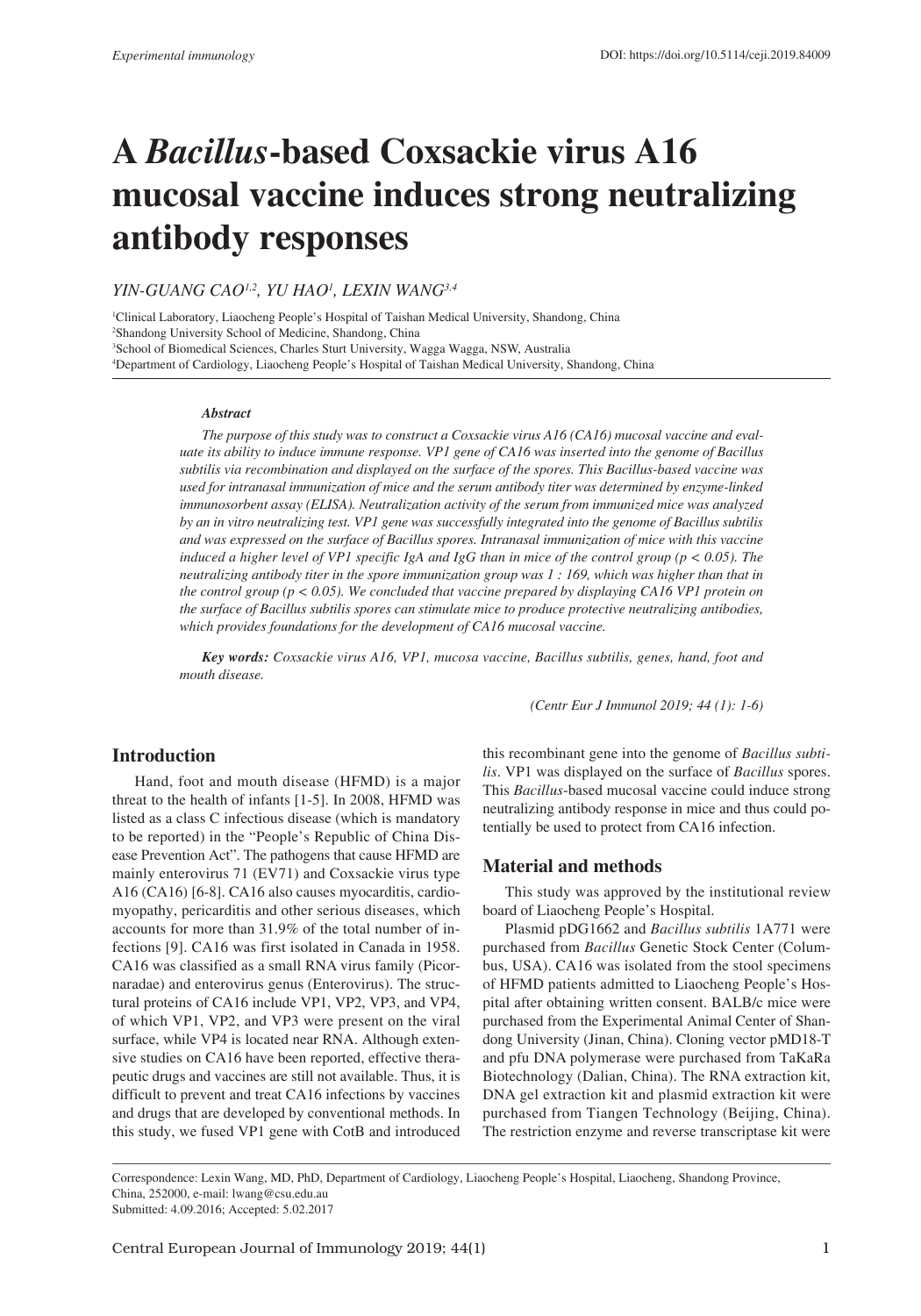

**Fig. 1.** Schematic representation of the fusion gene in pDG1662

purchased from Thermo (Waltham, MA USA). HRP conjugated goat anti-mouse IgG was purchased from Beijing Biosynthesis Biotechnology (Beijing, China). HRP conjugated goat anti-mouse IgA was purchased from Abcam (Cambridge, UK). FITC-conjugated goat anti-mouse IgG was purchased from Wuhan Boster Biological Engineering (Wuhan, China). Complete Freund's adjuvant and incomplete Freund's adjuvant were purchased from Sigma (Shanghai, China). Chemical reagents were purchased from Sinopharm Chemical Reagent (Shanghai, China).

## **PCR primers**

CotB and VP1 genes were amplified by the following primers:

- CotB1: 5'-GAATTCGAATCCGAGTTTCG-CAAGTCCT-3';
- CotB2: 5'-AAGCTTGATGATTGATCATCT-GAAGAT-3' (expected size: 1305 bp);
- VP1.1: 5'-AAGCTTGGGGACCCCATTGCAGATAT- $GAT-3$ <sup>\*</sup>;
- VP1.2: 5'-GGATCCCAGCGTTGTTATCTTGTCTC-TACT-3' (expected size: 903 bp).

Primers were synthesized by Shanghai Boya Bio Co (China). RNA Extraction Kit was used to isolate CA16 genome and Oligo (dT) was used as the primer to obtain cDNA by the reverse transcription. cDNA and *Bacillus* 1A771 DNA were used as templates to amplify the VP1 and CotB genes, respectively. The amplified polymerase chain reaction (PCR) products were ligated into pMD18-T vector (resulting in the plasmids pMD18-VP1 and pMD18- CotB, respectively) and confirmed by DNA sequencing.

## **Construction of recombinant plasmids**

Plasmids pMD18-VP1 and pMD18-CotB were double digested by restriction enzyme pair of EcoRI/HindIII and HindIII/BamHI, respectively. The digested fragments were ligated into pDG1662 that was digested with the EcoRI and BamHI (Fig. 1). The resulting plasmids containing VP1 and CotB fusion gene were verified by PCR using CotB1-CotB2, VP1.1-VP1.2 and CotB1-VP1.2 primers and restriction digestion using EcoRI/HindIII, HindIII/ BamHI and EcoR/BamHI.

#### **Transformation and screening**

A loop of 1A771 spores were inoculated into 5 ml medium and cultured overnight. The overnight culture was inoculated into 80 ml growth medium and incubated for 3 hours with shaking. The culture was incubated on ice for 10 min and centrifuged ( $4^{\circ}$ C, 5000 × g) to collect the bacterial pellet. Competent cells were prepared by washing the *Bacillus* 3 times using cold electroporation buffer. Plasmid pDG1662-CotB-VP1 was linearized by restriction enzyme NdeI and incubated with the competent cells for 1.5 min. Following electroporation (1800 V), 1 ml recovering medium was added to the cuvette and cultured for 3 hours. The culture was spread on LB plate with chloramphenicol. Colonies that are resistant to chloramphenicol, but sensitive to erythromycin, were the correct recombinant strain.

#### **Verification of the recombinant strain by PCR**

Colonies that were resistant to chloramphenicol, but sensitive to erythromycin, were cultured in 10 ml LB containing chloramphenicol overnight. Genomic DNA was extracted by phenol chloroform. VP1 primers were used to verify if the recombinant strains were correctly constructed.

# **Verification of the recombinant strain by Western blot**

Chloramphenicol resistant strain was cultured in LB at 37°C with shaking for 24 hours followed by static standing at room temperature for 48 hours to generate sufficient spores. Cells were collected by centrifugation  $(10\ 000 \times g)$ and treated with lysozyme (20 mmol/l Tris-HCl buffer solution, pH 8.0, lysozyme 1 g/l) at 37°C for 1 hour. Spores were collected by centrifugation. Shelling buffer (10 ml) was used to resuspended spores. Spores were incubated at 70°C with 250 rpm shaking for 1 hour. Following centrifugation at  $14\,000 \times g$ , the supernatant contains capsid protein. Wild-type strain was prepared similarly. Capsid protein and 2 × sample buffer was mixed and boiled for 3 min. After SDS-PAGE and transferring to nitrocellulose membrane, western blot was performed using polyclonal anti-CA16 as the primary antibody and HRP conjugated goat anti-mouse IgG as the secondary antibody.

# **Characterization of the recombination strain by fluorescent microscopy**

Spores were washed with phosphate-buffered saline (PBS) for 3 times and incubated with CA16 polyclonal antibody overnight. Following 3 times of washing with PBST, the spores were resuspended and incubated with FITC-conjugated goat anti-mice IgG for 1 hour at 37°C with slight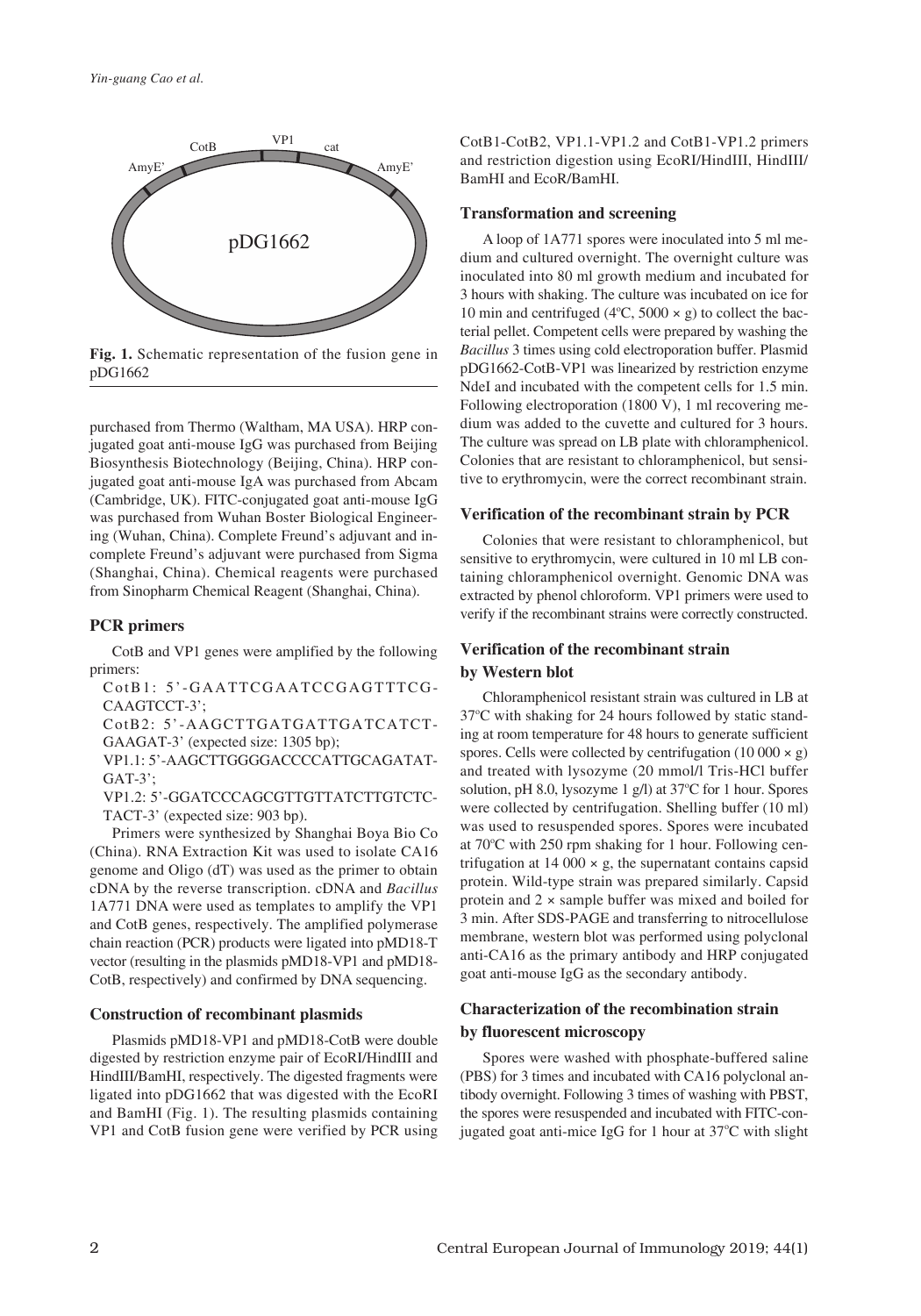shaking. Subsequently, the spores were washed and placed on the glass slide for fluorescent microscopic analysis.

## **Animal immunization**

A total of 26 BALB/c mice were randomly divided into experimental and control groups  $(n = 10$  per group) and the remaining 6 mice were used as a negative group. The experimental, control and negative groups were inoculated with the recombinant *Bacillus*, VP1 protein and saline solution, respectively, via intranasal immunization twice a week for a total of 6 weeks. At week 7, blood sample was collected from ophthalmic artery plexus and the serum was stored at -80°C for later use.

#### **Measurement of antibody titer by ELISA**

The 96-well plate was coated with inactivated CA16 virus and blocked by 5% non-fat milk. The serum was 2-fold diluted with PBS and added into the each well  $(100 \mu$ l/well). After incubation at 37°C for 1 hour, HRP-conjugated goat anti-mouse immunoglobulin (Ig) G and IgA was added. Following additional 1 hour's incubation at 37°C, TMB substrate was added. A450 was measured after the reaction was terminated by sulfuric acid (2M). SPSS13.0 was used to analyze the antibody titer in the serum of mice.

#### **Neutralization test**

Neutralization test was performed as described previously [10-12]. Briefly, mouse serum was diluted at 1 : 10 and inactivated at 56°C for 30 minutes. Inactivated serum was serially diluted at 1 : 10. Serum at each dilution was added with an equal volume of virus (400 TCID $_{50}$ ) and incubated for 1 hour at 37°C. Each dilution was then inoculated onto 96-well plate (50 ml/well). Each well was also added with 50  $\mu$ l (1 × 10<sup>4</sup>) RD cells. Following culture at 37°C and 5%  $CO_2$  condition, pathological alterations of the cells were determined. The virus control, and normal serum control and normal cell control were included. The highest dilution without pathological alteration was considered as the neutralizing antibody titers. SPSS13.0 was used for data analysis.

# **Results**

## **Amplification of the VP1 and CotB genes**

PCR results showed that CotB and VP1 genes were successfully amplified with an expected size of 1305 and 904 bp, respectively (Fig. 2). Sequence analysis showed that CotB and VP1 genes were inserted into pMD18-T vector, resulting in the plasmids pMD18-VP1 and pMD18- CotB, respectively.

#### **Construction of the recombinant plasmid**

Plasmids pMD18-VP1 and pMD18-CotB were double digested with the restriction enzyme pair of EcoR/HindIII



**Fig. 2.** Agarose gel electrophoresis of PCR product. M – Marker, A – PCR product of VP1, B – PCR product of CotB

and HindIII/BamHI, respectively. The fragments (CotB and VP1) excised from the two plasmids were inserted into pDG1662, resulting in the recombinant plasmid pDG1662- CotB-VP1. Restriction digestion of pDG1662-CotB-VP1 with EcoR/HindIII, HindIII/BamHI and EcoR/BamHI resulted in the expected bands of 1305bp, 904bp and 2209bp, respectively (Fig. 3), which indicated that CotB and VP1 fusion was constructed into pDG1662 plasmid.

#### **Characterization of the recombinant strain by PCR**

PCR using genomic DNA extracted from the recombinant strain as template and VP1.1-VP1.2 as primers resulted in an expected size of 904 bp band, while the control did not have positive band (Fig. 4), which indicated that VP1 was successfully inserted into the genome of *Bacillus subtilis*.

# **Characterization of the recombinant strain by Western blot**

Proteins were extracted from wild-type and recombinant *Bacillus subtilis* spores and resolved by SDS-PAGE. Western blot was performed using VP1 polyclonal antibody as the primary antibody and HRP-conjugated goat anti-mouse IgG as the secondary antibody. The results showed a positive band in the recombinant strain, but not in the wild-type strain (Fig. 5), which indicated that VP1 was expressed in the spores of the recombinant strain.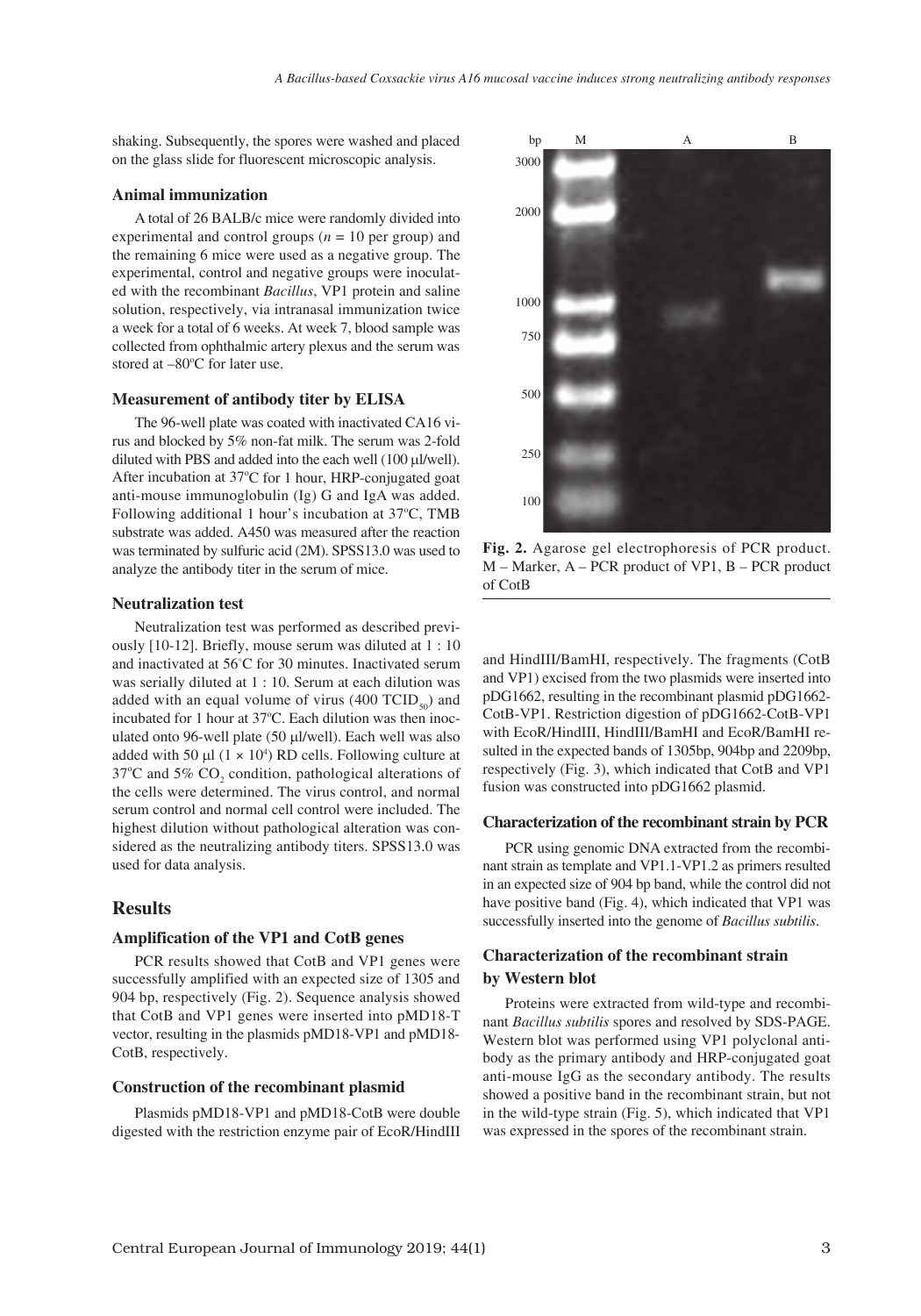

**Fig. 3.** Agarose gel electrophoresis of the products that are digested by double restriction enzymes. M – marker, A – product of pDG1662-cotB-VP1 digested by HindIII/ BamHI, B – product of pDG1662-cotB-VP1 digested by EcoRI/HindIII, C – product of pDG1662-cotB-VP1 digested by EcoRI/BamHI



**Fig. 5.** Western blot analysis of spore coat proteins. A– recombinant strain, B – wild-type strain



**Fig. 6.** Immunofluorescence microscopy analysis. Phase of fluorescence microscope of recombination strain



**Fig. 4.** Agarose gel electrophoresis of PCR product amplified using Bacillus subtilis genome as template. M – marker, A – PCR product of wild-type strain, B, C – PCR product of recombinant strain

# **Characterization of the recombinant strain by immunofluorescence microscopy**

The spores of the recombinant and wild-type strains were incubated with VP1 polyclonal antibody and FITC-conjugated goat anti-mouse IgG. Fluorescence microscopy showed that the recombinant strain exhibited green fluorescence (Fig. 6), while the wild-type strain did not exhibit green fluorescence (Fig. 6). These results indicated that VP1 was displayed on the surface of spores and had strong immunogenicity.

# **Antibody titers measured by ELISA**

Mice were immunized with the recombinant strain and the antibody including IgG and IgA in the serum was measured by ELISA using CA16 as antigen. The results showed that CA16 specific antibody was induced in mice. The highest and lowest titer of IgA was 1 : 1280 and 1 : 320 (geometric mean titer was 1 : 597), respectively. The highest and lowest titer of IgG was 1 : 5120 and 1 : 640 (geometric mean titer was 1 : 2087), respectively (Fig. 7). The antibody titers in the mice immunized with the recombinant strain was significantly higher than those immunized with VP1, which suggested that intranasal immunization induced specific humoral immune response. The spores can significantly increase the antibody level and can function as an excellent mucosal adjuvant.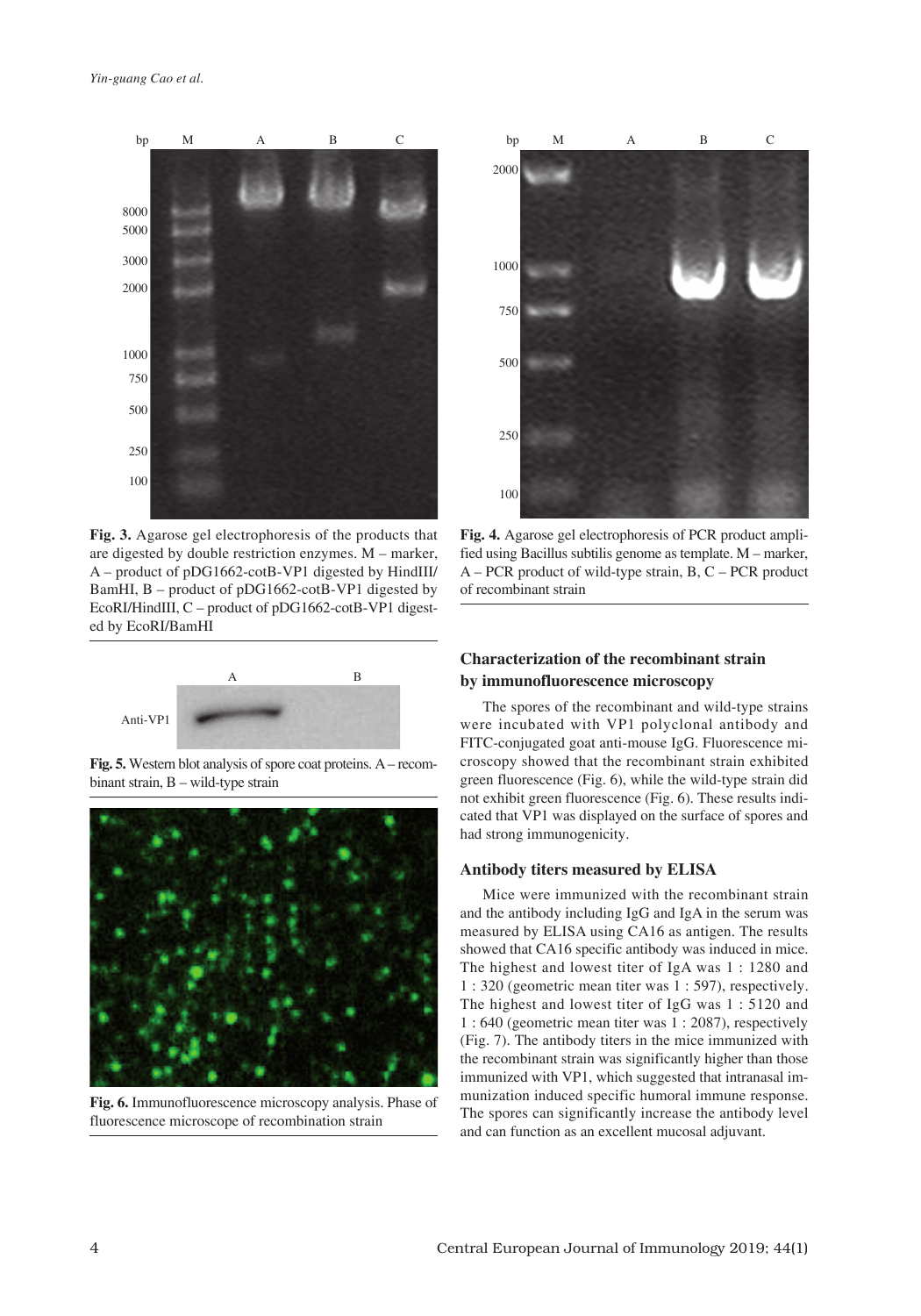## **Cell neutralizing assay**

Serially diluted serum from each group of mice was used for neutralizing assay. The results showed that the highest and lowest titer of the antibody from the recombinant strain group was 1 : 512 and 1 : 64 (geometric mean titer was 1 : 186), respectively (Fig. 8). The titer in the recombinant strain group was significantly higher than that in the VP1 control group (Fig. 8), which indicated that immunization with spore not only increases the ELISA titer, but also enhances the neutralizing antibody titers.

## **Discussion**

CA16 is one of the main pathogens causing HFMD in mainland China [13-15]. Extensive studies on CA16 vaccine have been reported. Virus-like particle and inactivated virus can protect suckling mice from lethal doses of virus attacks [16, 17]. The subunit vaccines study mainly focused on VP1 capsid protein. It is well known that CA16 capsid protein is composed of VP1-4, of which protein VP1 is the major capsid protein and has a specific neutralizing epitope. Immunization of animals with VP1 can induce strong humoral and cellular immune response [18]. Thus, VP1 is the best choice for preparing CA16 subunit vaccine. However, whole virus or subunit vaccine researches are still in the experimental stage and alternative approaches are needed to develop an ideal CA16 vaccine. IgA is one of the important immunoglobulins. IgA is particularly important in resistance to pathogenic microorganisms, especially those enteric viruses that cause infections via the mucosal route. IgA is thought to protect the host against pathogens that infect mucosal surfaces and those that cause systemic disease after entry via a mucosal surface [19]. Therefore, induction of high levels of IgA and IgG antibodies through the mucosal immunization route may provide new strategies to prevent and control CA16 infection. It has been reported that EV71 vaccine prepared by displaying VP1 protein on baculovirus can effectively induce immune response in mice [20]. Bacterial surface display technology, which is similar to the baculovirus display, also received widespread attention in the field of vaccine. Extensive studies using spore as the vaccine vector have been reported [21-23]. The spore vector is safe, stable, easy to prepare, and becomes a potentially effective tool for vector vaccine. Many studies have shown that mucosal subunit vaccine VA16 VP1 using spore as a vector is feasible.

In this study, we amplified VP1 gene from CA16 and inserted VP1 in fusion with CotB gene from *Bacillus subtilis* into pDG1662 plasmid. VP1 was inserted into the genome of *Bacillus* via recombination. Erythromycin sensitive and chloramphenicol resistant clones were selected. During the process of screening, we found that not all chloramphenicol resistant clones were sensitive to erythromycin, which suggested that erythromycin resistant gene



**Fig. 7.** The titers of IgA and IgG in serum samples as de-



was not excised during the recombination. It also indicated that there were different ways of integration of pDG1662 into the genome. PCR, Western blot and immunofluorescence microscopy analysis demonstrated that VP1 gene was successfully integrated into the genome of *Bacillus subtilis* and was expressed on the surface of *Bacillus* spores. However, it is worth noting that the band in Western blot was weak, which indicated that VP1 expression was low, which is consistent with previous reports [24].

Intranasal immunization of mice with this vaccine induces a significantly higher level of VP1 specific IgA and IgG compared the non-immunized group, which suggested that mucosal immunization of VP1 using spore as adjuvant can enhance immunization efficacy and humoral immune response. More importantly, the neutralizing antibody titer in the spore immunization group was 1 : 169, which was significantly higher than that in the control group. These results indicated that mucosal vaccine using spore as a vector can increase not only the titer of the specific antibody, but also the titer of the neutralizing antibody.